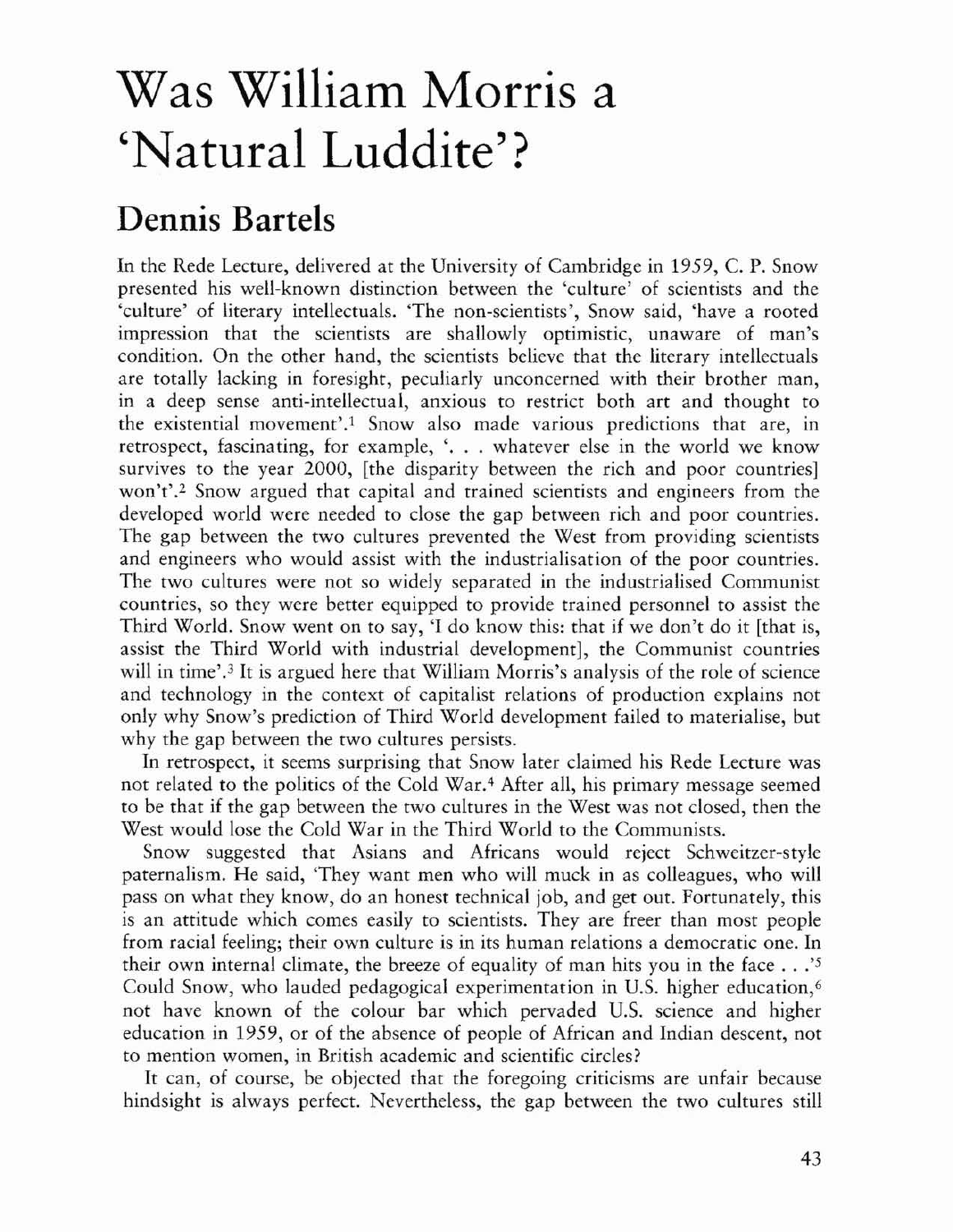exists, so it is interesting to look at Snow's comments on its origins and persistence. He said, 'If we forget the scientific culture, then the rest of western intellectuals have never tried, wanted, or been able to understand the industrial revolution, much less accept it. Intellectuals in particular literary intellectuals, are natural Luddites'.<sup>7</sup> William Morris, Snow argued, fell into this camp. He said, 'Ruskin ... and William Morris and Thoreau and Emerson and Lawrence tried various kinds of {anti-industrial} fantasies which were in effect no more than screams of horror'.<sup>8</sup> Although Snow characterised this claim as a 'correlation' rather than an explanation, it still seems superficial. Scholars have long been aware that the cultural gap between science and the arts/humanities can be traced to the revival of classical knowledge. In medieval times, Plato and Aristotle's works were reinterpreted as foundations for various theological schools. With the rise of humanism during the Renaissance, the writers of ancienr Greece and Rome were widely regarded as models of civic virtue which could be emulated by contemporary rulers.<sup>9</sup> As well, knowledge of classical languages distinguished an educated male elite from the vernacular of the masses, a distinction which persisted well into the rwentieth century. (Indeed, this distinction pervaded rhe academic culture of Snow's time), However, seminal figures of Western science, such as Bacon, Galileo, and Newton, realised that the work of classical scholars such as Plato and Aristotle could not provide a foundation for the scientific enterprise. The rejection of classical scholarship as a basis for science eventually distinguished 'natural philosophers' from scholars engaged in a quest for the 'essences' of truth, beauty, and virtue in the works of ancient Greek and Roman poets, philosophers, and statesmen.

Many scholars recognised that abandoning classical thought as a basis for experimental science was justified. At the same time, others concluded that the quest for virtue in the works of classical authors and elsewhere, was still worthwhile. This disjunction may mark the origin of the gap between the two cultures. Scientists, it sometimes seemed, had abandoned classical works not only as a basis for science, but as signposts on a quest for virtue and morality. In the absence of such a quest, scientists could become mere instruments who could be used for poor or ill. This seems to be at the heart of Morris's critique of Victorian science and industry. In his 1878 lecture on 'The Lesser Arts', Morris said:

And Science - wc have loved her well, and followed her diligently, what will she do [to remediate environmental degradationl? I fear she is so much in the pay of the counting-house, the counting-house and the drill sergeant, that she is too busy, and will for the present do nothing. Yet there are matters which I should have thought easy for her; say for example teaching Manchesrer how to consume irs own smoke, or Leeds how to get rid of its superfluous black dye without turning it into the river, which would be as much worth her attention as the heaviest of heavy black silks, or the biggest of useless guns,  $10$ 

Morris's remarks go far to explain the gap between the two cultures. The use of science as a means to an end, irrespective of the moraliry of rhe end in question, has brought us nuclear weapons and waste, toxic pollution, stratospheric ozone depletion, genetically modified foods, and global climate change. In light of this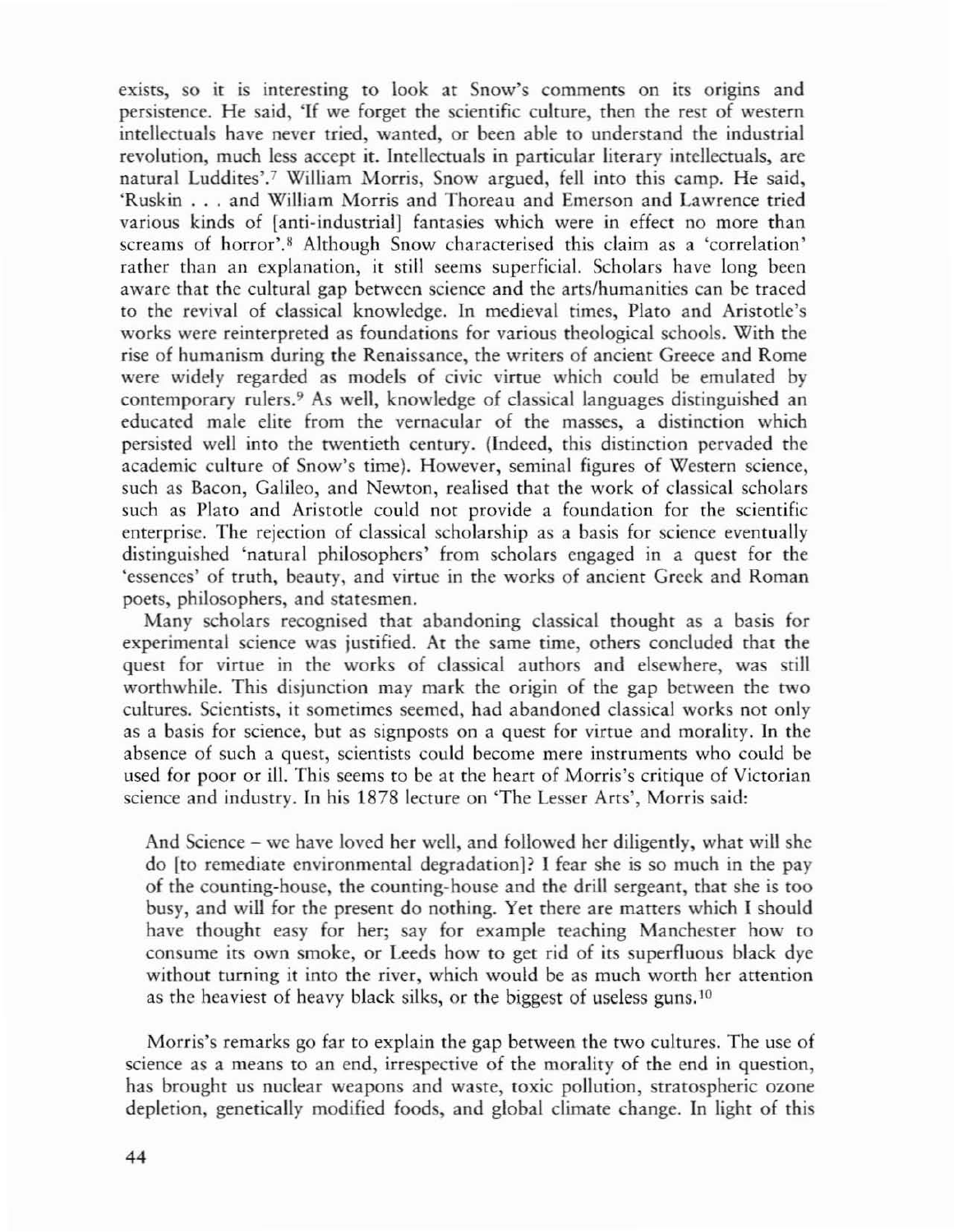record, it is not surprising that many scientists are widely regarded by many literary intellectuals as white-coated cretins who prostitute themselves to capitalism and militarism for prestige or money. This is, of course, an overgeneralisation. There are may principled scientists who 'warn of the dangers of global climate change and other problems related to developments in science and technology. But there are also armies of scientists who remain silent on these issues, or who blithely continue to work for military establishments or for fossil fuel and related industries.<sup>11</sup>

It should also be noted that literary intellectuals do not have a monopoly on morality and virtue. Snow correctly characterised T. S. Eliot and D. H. Lawrence as political reactionaries.<sup>12</sup> Why, then, did Snow lump them together with Morris, who is now recognised as one of the founders of Eco-Communism? To classify Morris with Eliot and Lawrence is like saying that the [socialist] politics of Albert Einstein and the [racist] politics of William Shockley must have been similar because they were both scientists.

Snow suggested that literary intellectuals did not understand the potential of the industrial revolution for bringing material improvements to the lives of poor and working people. He believed this lack of understanding indicated insensitivity to poverty and suffering, and he lamented the failure of writers, with the exception of Ibsen, to 'see at once the hideous back-street, the smoking chimneys, the internal price - and also the prospects of life that were opening our for the poor'.<sup>13</sup> This hardly applies to Morris, who, in his 1888 essay, 'How We Live and How We Might Live', wrote: 'if . . . necessary reasonable work be of a mechanical kind, I must be helped to do it by a machine, nor to cheapen my labour, bur so that as little time as possible may be spent upon it, and that I may be able to think of other things while I am tending the machine'.14 This is hardly the conclusion of a 'natural Luddite'.

Perhaps Snow was unfamiliar with the foregoing passage from Morris. But he was surely familiar with the works of other prominent writers who had explored the moral implications of the uses to which science and technology could be put. These writers include Mary Shelley, H. G. Wells, Jules Verne, Robert Louis Stevenson, and the writer/playwright apparently favoured by Snow, Henrik Ibsen. Snow evidently failed to appreciate the relevance of these works to the gap between the two cultures. It is less likely that Snow knew of similar works by central and eastern European writers such as August Bebel and Alexander Bogdanov.

Snow's prediction that the gap between rich and poor nations would be closed by the year 2000 failed, partly because, as Morris suggested, science was harnessed to profit, not to Third World development or environmental remediation. The continued subordination of science to capitalism and militarism ensures that at least some literary intellectuals, and perhaps many nonintellectuals, will continue to regard most scientists as morally myopic and incapable of seeing the social and political implications of their work. There is no indication that the gap between the two cultures, or the gap between rich and poor nations, will close soon.